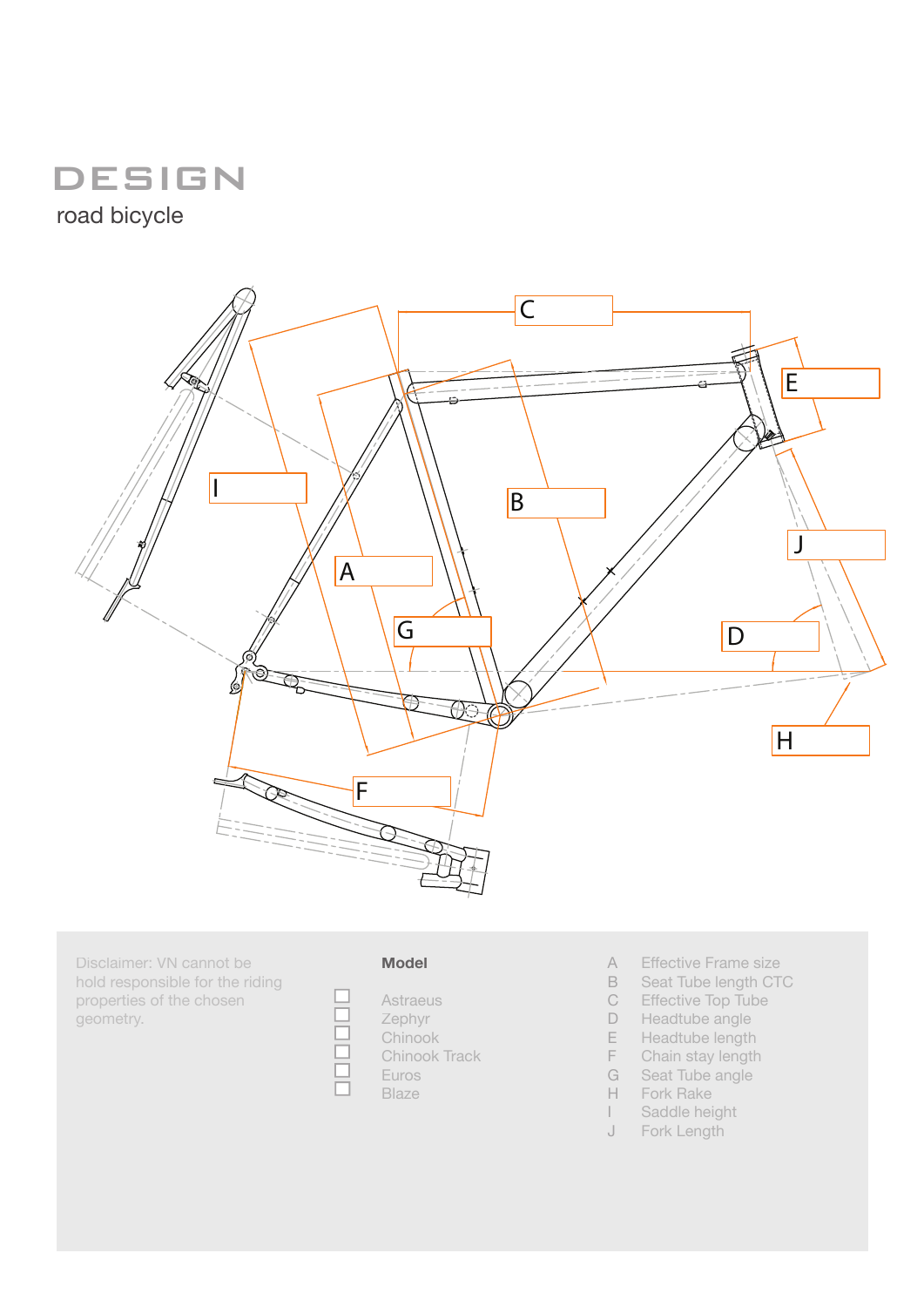# DESIGN

mountain bicycle



Disclaimer: VN cannot be hold responsible for the riding properties of the chosen geometry.

### **Model**



П  $\Box$ 

#### **Version**

**Standard** Rohloff chain Rohloff belt

- Effective Frame size A
- Seat Tube length CTC B
- Effective Top Tube C
- Headtube angle D
- Headtube length E
- Chain stay length F
- Seat Tube angle G
- Fork Rake H
- Saddle height  $\mathbf{I}$ J
- Fork Length